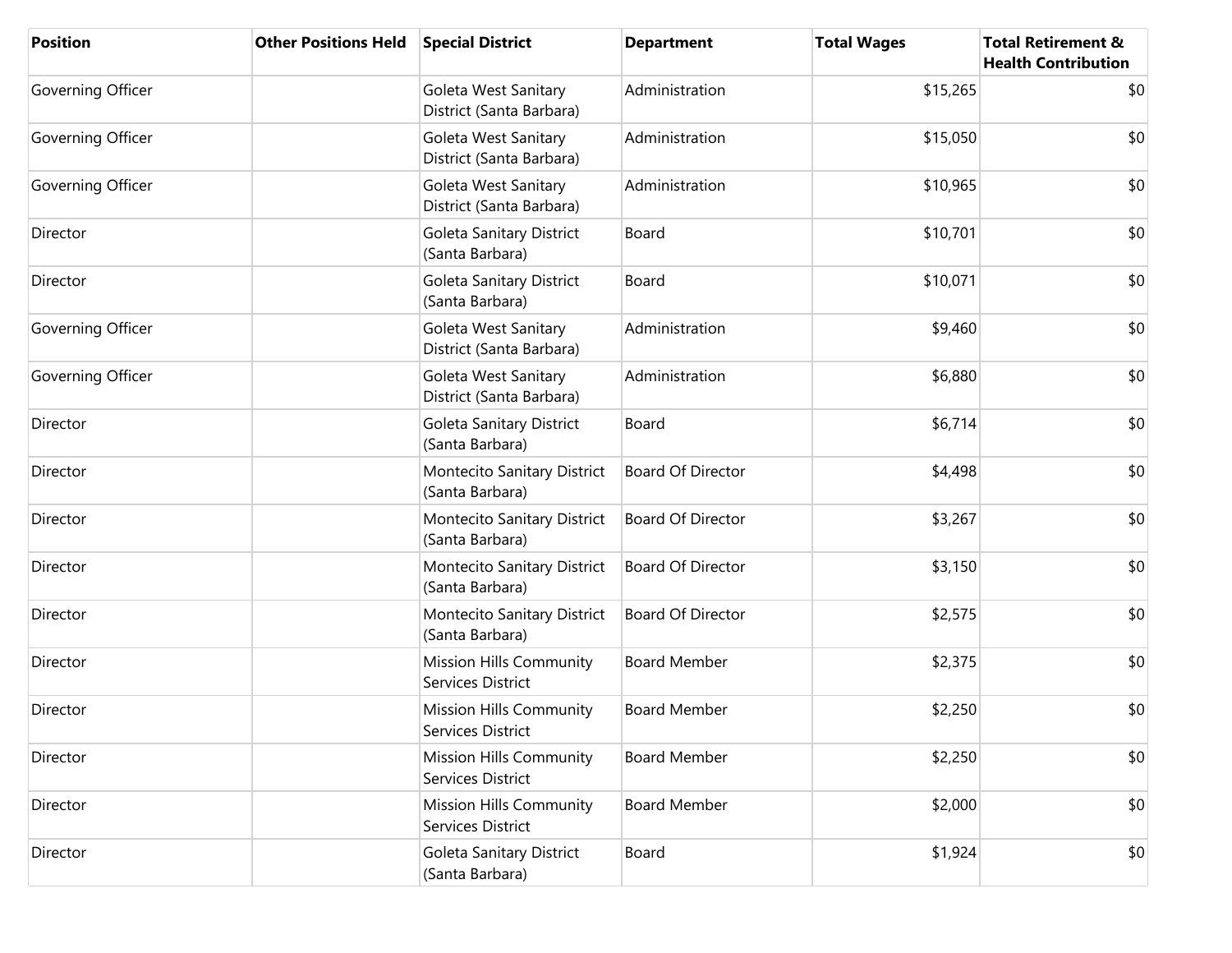| Director        | <b>Mission Hills Community</b><br>Services District      | <b>Board Member</b>       | \$1,875 | \$0 |
|-----------------|----------------------------------------------------------|---------------------------|---------|-----|
| Vice President  | Vandenberg Village<br><b>Community Services District</b> | <b>Board Member</b>       | \$1,450 | \$0 |
| Director        | Montecito Sanitary District<br>(Santa Barbara)           | <b>Board Of Director</b>  | \$1,400 | \$0 |
| Director        | Vandenberg Village<br><b>Community Services District</b> | <b>Board Member</b>       | \$1,400 | \$0 |
| Director        | Santa Ynez Community<br>Services District                | Administration            | \$1,350 | \$0 |
| Director        | Santa Ynez Community<br>Services District                | Administration            | \$1,350 | \$0 |
| Director        | Santa Ynez Community<br>Services District                | Administration            | \$1,300 | \$0 |
| Director        | Embarcadero Municipal<br><b>Improvement District</b>     | Director                  | \$1,250 | \$0 |
| Director        | Santa Ynez Community<br>Services District                | Administration            | \$1,250 | \$0 |
| Director        | Summerland Sanitary<br>District (Santa Barbara)          | <b>Board Of Directors</b> | \$1,200 | \$0 |
| Director        | Summerland Sanitary<br>District (Santa Barbara)          | <b>Board Of Directors</b> | \$1,200 | \$0 |
| Director        | Summerland Sanitary<br>District (Santa Barbara)          | <b>Board Of Directors</b> | \$1,200 | \$0 |
| Director        | Summerland Sanitary<br>District (Santa Barbara)          | <b>Board Of Directors</b> | \$1,200 | \$0 |
| Director        | <b>Summerland Sanitary</b><br>District (Santa Barbara)   | <b>Board Of Directors</b> | \$1,200 | \$0 |
| Director        | Vandenberg Village<br><b>Community Services District</b> | <b>Board Member</b>       | \$1,200 | \$0 |
| President       | Vandenberg Village<br><b>Community Services District</b> | <b>Board Member</b>       | \$1,200 | \$0 |
| Director        | Santa Ynez Community<br>Services District                | Administration            | \$1,150 | \$0 |
| Finance Officer | Vandenberg Village<br><b>Community Services District</b> | <b>Board Member</b>       | \$1,150 | \$0 |